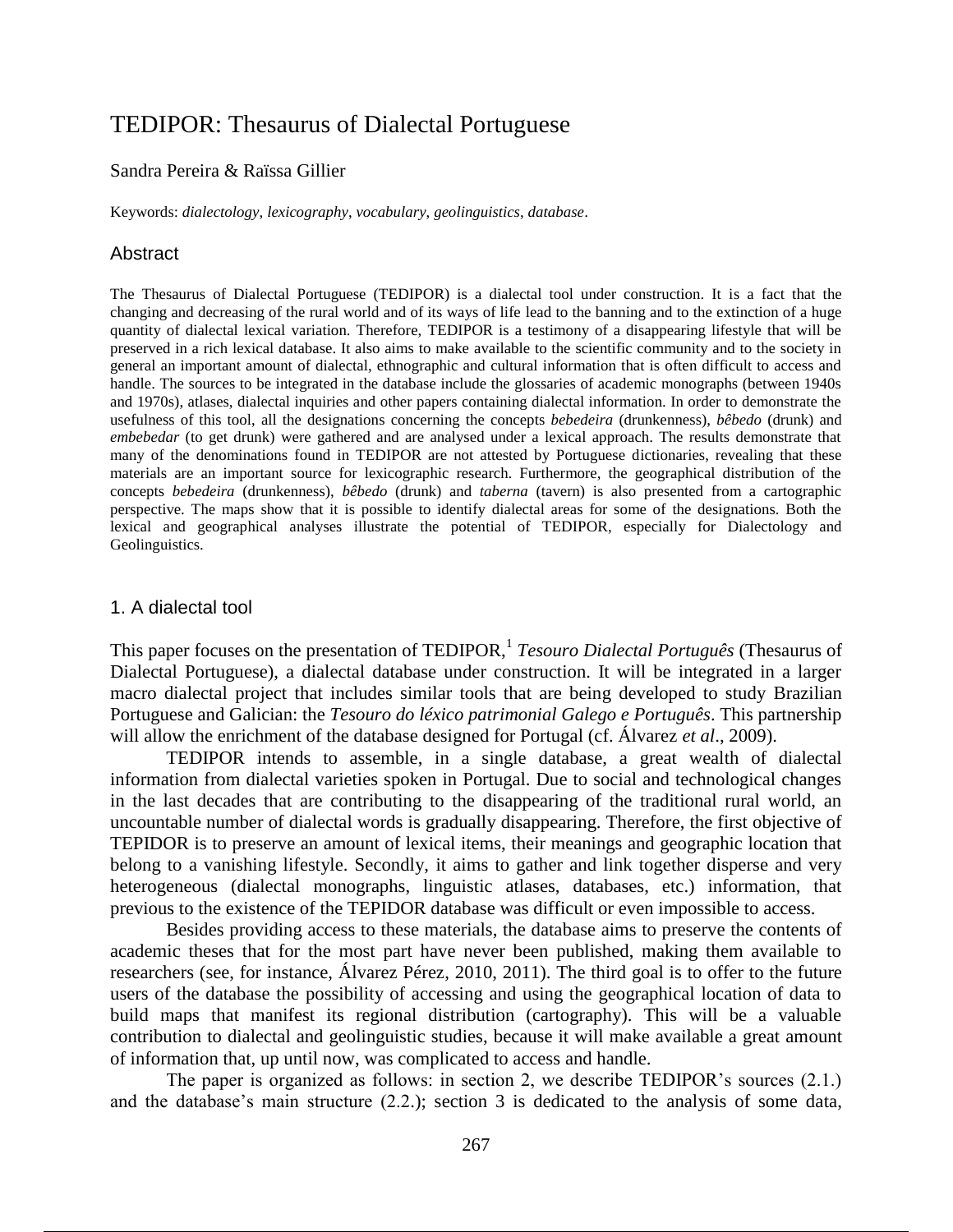centring on two different aspects - the lexical approach (3.1.) and the cartographic approach (3.2.); finally, the conclusions are presented in section 4.

## 2. Presenting TEDIPOR

As TEDIPOR includes different kinds of information, we believe it will become a useful tool for researchers. In this section we will briefly present the database concentrating on its sources and its structure.

## 2.1. *TEDIPOR: sources*

The sources to be included in TEDIPOR are very wide-ranged. The database incorporates the whole contents of 64 dialectal monographs' glossaries, presented to the Universities of Lisbon and Coimbra between the 1940s and the 1970s.

The monographs are not similar in the way the information is presented. For this reason, a strict methodology is followed in order to make the materials homogeneous. Generally, the glossaries have lexical forms and their meanings, frequently illustrated by examples, refrains, songs, and so on. Occasionally there are opinions and sociological comments about the usage of some concepts in a specific municipality. Often, the monographs present pictures or drawings which show places, cults and customs, typical buildings or tools. All the ethnographic data is included in the database and will be available to the user.

Other sources will also be integrated in the TEDIPOR database. In particular, we are referring to data and information from linguistic atlases (namely ALEPG – *Atlas Linguístico-Etnográfico de Portugal e da Galiza*<sup>2</sup> ), dialectal inquiries (*ILB – Inquérito Linguístico Boléo*), monographs and papers containing dialectal information (e.g. *Revista Lusitana* and others).

# 2.2. *TEDIPOR: a dialectal database*

The TEDIPOR database is designed to be a tool adjustable to the distinct users' needs, allowing different search criteria. It will also display an application for automatic cartography, as mentioned before. In this manner, the database structure has the necessary fields to collect and link together all the information from the sources to facilitate the search and representation of the materials. A brief description of the database main fields is given in the next paragraphs.

The original lexical forms (*variants*) are preserved in the same way they are reported in the original glossaries, in order to maintain all the phonetic, orthographic and morphological variations contained in the sources, for example *granizo, granisso, graniziu, granusiu, graisiu*, variants of the lemma GRANIZO (hail).

These variants will be lemmatized, so that the user can search for the lemma or for any of the existing variants. Lemmas will correspond to the standard form, grouping the different variants that might exist: for example, the lemma CHAMINÉ (chimney) / variants *chaminé*, *chaminei*, *chuminé*, *cheminé*, *cheminei*…

Due to the nature of the vocabulary in this project, for some *variants* there is no standard form in the language lexicon. In this case, lemmas will be 'built' from the collected variants and according to certain established criteria.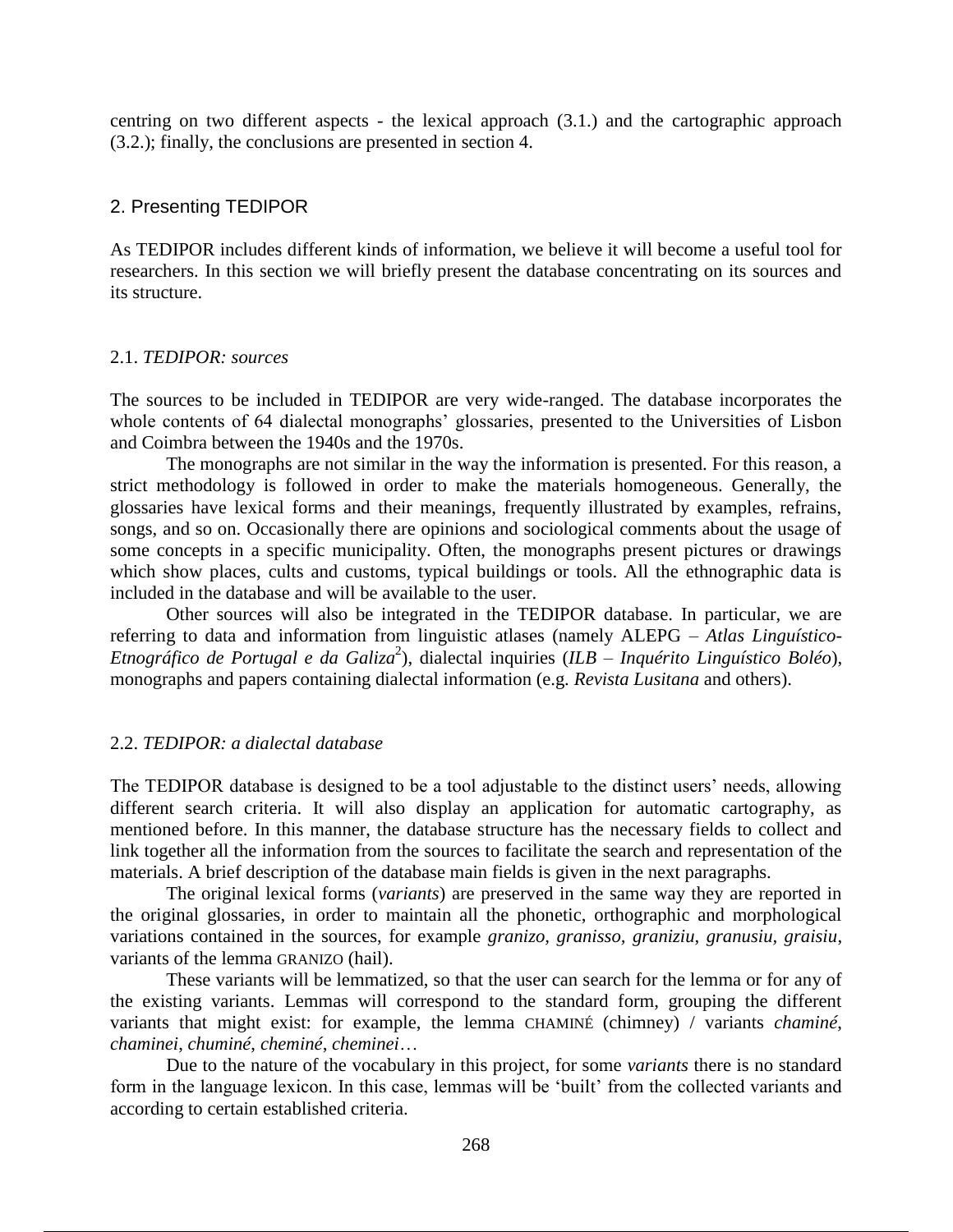Some of the lemmas may be complex (ÁGUA DE PEDRA (stone water), BOLSA DE CAFÉ (coffee bag) and must be listed in the data base both under the multi-word expression itself and under the corresponding sub-lemmas (e.g. ÁGUA (water) and BOLSA (bag)).

Many of these academic monographs include phonetic transcriptions of the *variants*. The alphabets and conventions used in these transcriptions are highly variable, making it necessary to develop a system of correspondences in order to display this information unambiguously. Thus, we will work with a universal character font (IPA).

Usually, dialectal monographs collect information about word classes, categories and other relevant grammatical indication (*grammatical information*) with respect to the *variant*. This information is disposed in a short form (e.g. *s.m.* for masculine nouns*, v.t* for transitive verbs*, s.f.* for feminine nouns, *pl* for plural*, art. def.* for definite article*,* and so on) and it may be useful to observe morphological dialectal variation concerning the word's gender, for example.

Regarding the *definition* of the lexical items, all the information found in each source is transcribed literally. The entries in a glossary present the *variants'* meaning by a lexicographic definition or by a synonym; some offer the description given by the informant, usually extracted from the inquiry's recording.

In the monographs that have no indexed glossary, it is the context in which the *variant* appears that is transcribed. The same methodology is used when a word has not an independent entrance, making part of another word's definition.

*Examples* or *text fragments* that illustrate a *variant* are also disposed in the database, because this type of information may be helpful to know the adequacy of the definition or to pinpoint the syntactic environment of the defined lexical form.

Many monographs had an ethnographic purpose besides the linguistic finality of the academic work. Hence, definitions are frequently enriched with *idiomatic expressions* and *refrains/proverbs*. It is important to collect this type of information because it is relevant not only from a lexicographic perspective but also from a cultural one.

In the same way, *pictures* or *drawings*, usually related to specific semantic fields (agricultural tools, plants, animals, etc.), are abundant in the majority of the monographs and show, in many cases, a disappearing rural world. These materials will be incorporated into the database, linked to the correspondent lexical form (*variant*) and the related subject area.



**Figure 1**. Example of a drawing illustrating the different parts of the plough.

All *variants* will be semantically classified. The assignment of a *semantic classifier* allows the search to be restricted to a particular semantic field (e.g. 'agricultural tools') from a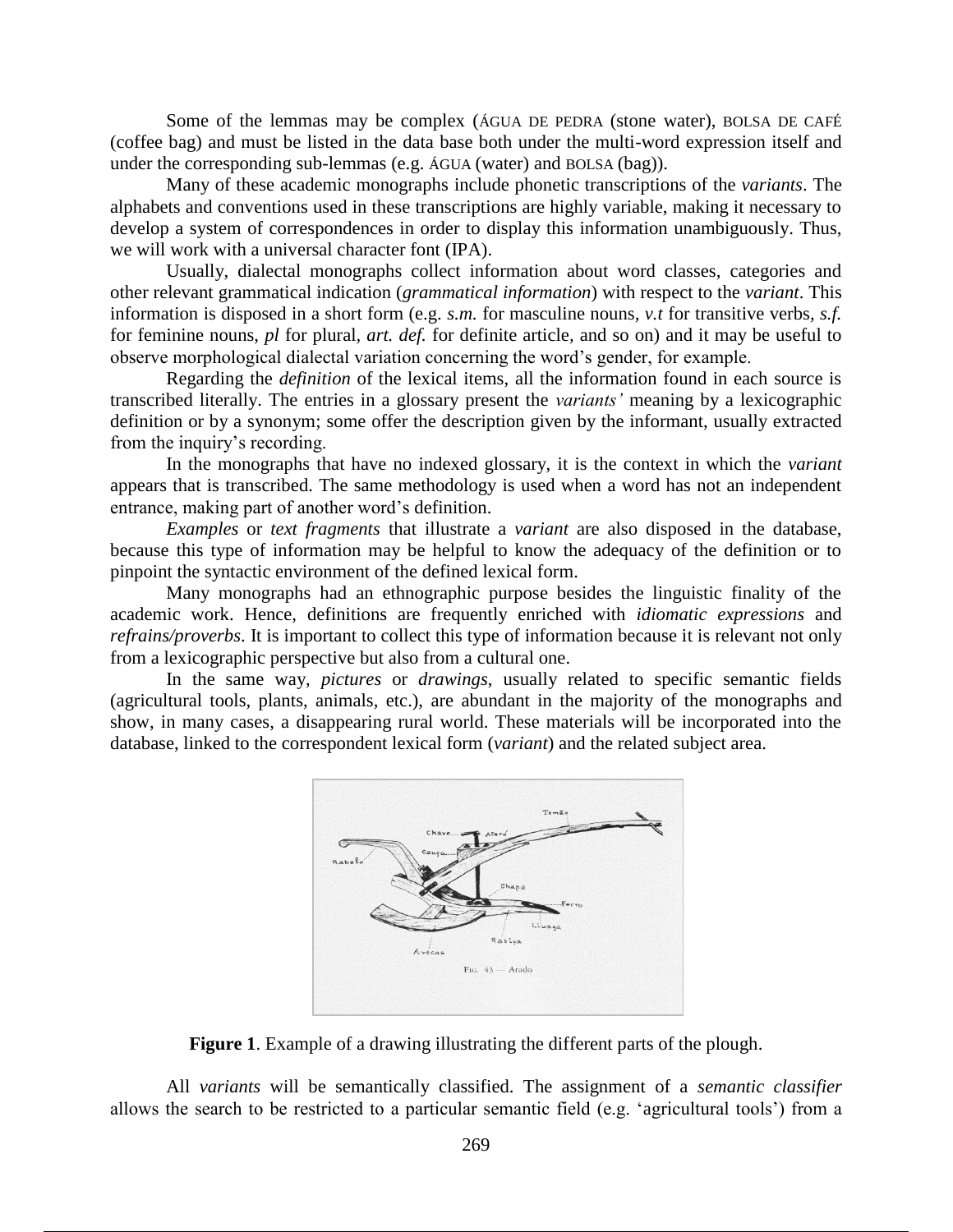total of 75 semantic classes of the database. Furthermore this classification allows accessing the full lexicon belonging to a specific semantic domain (e.g. the semantic field 'weather' gathers concepts such as *chuva* (rain)*, neve* (snow)*, relâmpago* (lightning), etc.). As TEDIPOR will be incorporated into a major database, it will be possible to get the diverse denominations of the same concept in the three languages included in *Tesouro do léxico patrimonial Galego e Português.* 

*Geo synonyms* are lexical forms that associate different lemmas with the same meaning: QUEIXO, BARBA, MENTO, QUEIXADA, QUEIXAL, PAPO, BARBELA, BARBADELA, PERA, QUEIXELO, BARBAROTE, BICO (chin) allowing to obtain all denominations of the same concept.

Each of the monographs is identified by a code that reveals the full details of the source: author, title, type of work, date, geographic location of data, and so on.

All *variants* incorporated into the database are geographically identified (*geographical identifier*), so that the user can have access to the geographical location of a searched lexical form. Moreover, it is this geographical identifier that gives rise to the distributional representation of variants or lemmas in a map (cartography).

## 3. TEDIPOR data

Some of the common semantic fields available concern traditional agriculture (such as cereal crops production, the vineyard and the wine press, the olive oil and the oil press, the flax cultivation, etc.), agricultural tools and machinery, the mill and bread fabrication, among others. Other semantic fields describe physical and psychological characteristics of human beings, diseases or social relationships, to mention a few. To demonstrate the usefulness and richness of TEPIDOR, three concepts associated to the semantic field of wine and the vineyard were chosen: *bebedeira* (drunkenness), *bêbedo* (drunk) and *embebedar* (to get drunk). The different designations for these concepts evidence a social view of this kind of behaviour.

On the other hand, the following data analysis intends to be a demonstration of two different approaches (lexical and cartographic) that can be studied with TEDIPOR's materials.

## 3.1. *Lexical approach*

The main goal is to list the different (dialectal) designations of the concepts *bebedeira, bêbedo*  and *embebedar*. To achieve this purpose we looked at the monographs and ALEPG and grouped all terms/expressions defined as drunkenness, drunk and to get drunk. The second aim is to check if dictionaries register the different denominations that can be found in TEDIPOR. In this way, three reference European Portuguese dictionaries were chosen:

- the *Dicionário da Língua Portuguesa Contemporânea* (cf. Casteleiro, 2001), dictionary organized by the Academia das Ciências de Lisboa, published in 2001;
- <sup>-</sup> the *Dicionário Priberam*, a well-known Portuguese dictionary, only available online<sup>3</sup>;
- the *Dicionário Porto Editora*, another familiar dictionary, available in a printed and also in an electronic version. 4

Here we present the results of our investigation of three concepts both in TEPIDOR and in the mentioned dictionaries. The results presented in the following tables 1, 2 and 3 are listed by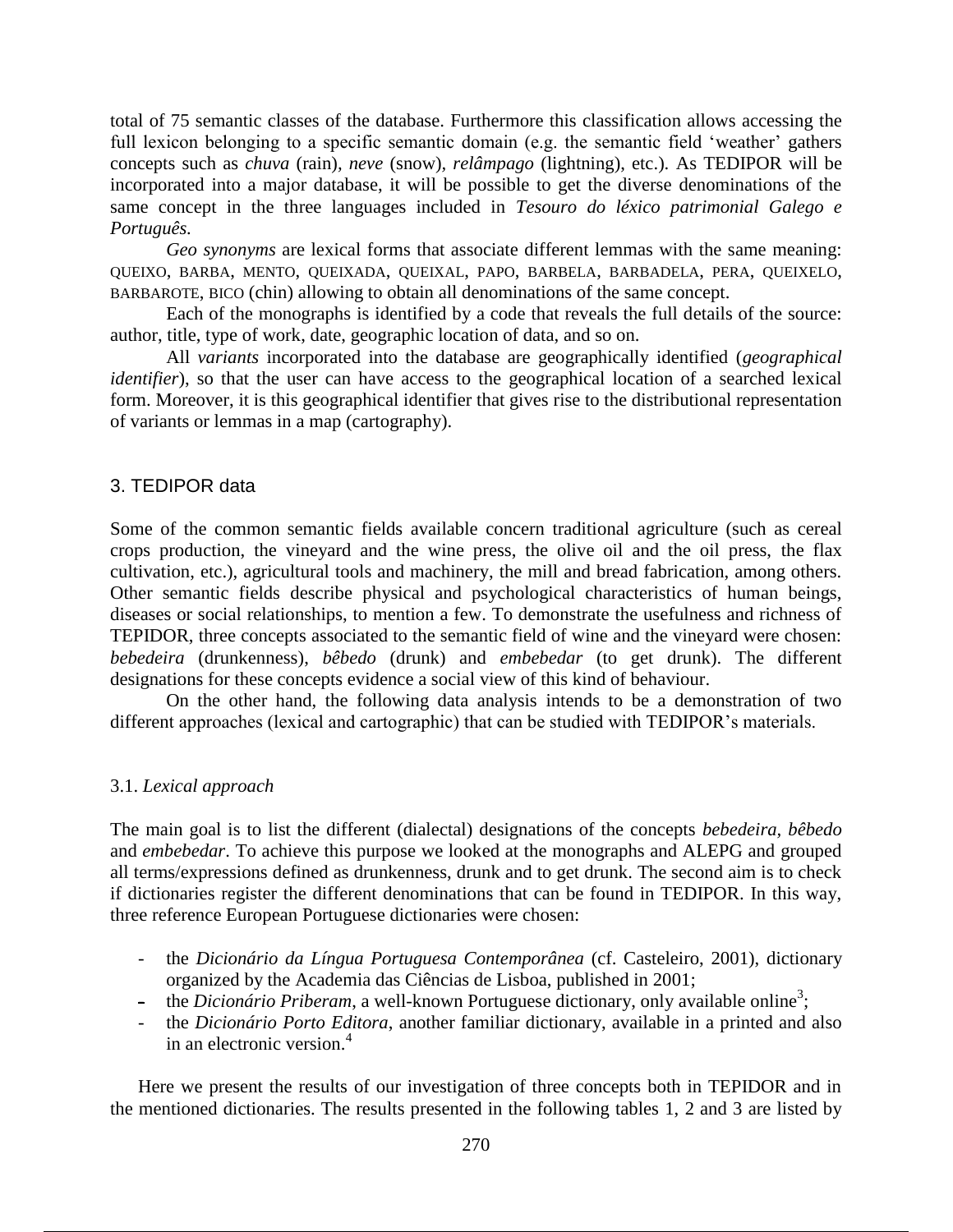decreasing number of occurrences. In order to facilitate the visualization of data, the words in white cells relate to the denominations registered in dictionaries with the same meaning; grey cells refer to the terms described by dictionaries with a different sense; and the designations not registered by dictionaries are preceded by an asterisk (\*).

The analysis focuses on the semantic motivation for some of the designations, since it is not possible to analyze each of them. Furthermore, we intend to demonstrate the richness of the (new) vocabulary contained in TEDIPOR that is not registered in dictionaries and its potential relevance for Portuguese lexicography.

Starting with the concept *bebedeira*, Table 1 shows the designations found in TEDIPOR.

| <b>rapic 1.</b> Designations of <i>bebearing</i> (diumentess). |                |                   |                  |                     |           |  |  |
|----------------------------------------------------------------|----------------|-------------------|------------------|---------------------|-----------|--|--|
| Designation   Frequency                                        |                | Designation       | <b>Frequency</b> | Designation         | Frequency |  |  |
| bebedeira                                                      | 144            | raposa            |                  | briosa              |           |  |  |
| borracheira                                                    | 47             | bezana            | 1                | chumbeira           |           |  |  |
| piela                                                          | 21             | embriaguez        | 1                | gaita               |           |  |  |
| cadela                                                         | 12             | estar com a pinga | 1                | trincadeira         |           |  |  |
| perua                                                          | 9              | pinga             | 1                | marmelo             |           |  |  |
| carraspana                                                     | 9              | estar com a égua  | 1                | brasa               |           |  |  |
| tachada                                                        | 4              | perna             | 1                | quentura            |           |  |  |
| grossura                                                       | 4              | touca             |                  | tesa                |           |  |  |
| cabra                                                          | 4              | rosca             | 1                | repolho             |           |  |  |
| trombose                                                       | 4              | nassa             | 1                | careta              |           |  |  |
| bêbeda                                                         | 3              | mona              | 1                | ramada              |           |  |  |
| gateira                                                        | 3              | senisga           | 1                | *caçar a piela      |           |  |  |
| pifão                                                          | 3              | camoeca           | 1                | *canita             |           |  |  |
| torta                                                          | 3              | moafa             | 1                | *barco de chicharro |           |  |  |
| cardina                                                        | 3              | terebentina       | 1                | *gachinha           |           |  |  |
| turca                                                          | $\overline{3}$ | carrete           | 1                | *camadão            |           |  |  |
| rapioca                                                        | $\overline{3}$ | alegrete          | 1                | *levar cadilhos     |           |  |  |
| gatosa                                                         | 3              | mamona            | 1                | *ter carga a mais   |           |  |  |
| manta                                                          | 3              | tola              | 1                | *cacharola          |           |  |  |
| *jorca                                                         | $\overline{3}$ | bezerra           | 1                | *zurra              |           |  |  |
| piteira                                                        | $\overline{2}$ | pele              | 1                | *rijona             |           |  |  |
| chiba                                                          | $\overline{2}$ | chispa            | 1                | *ruça               |           |  |  |
| gata                                                           | $\overline{2}$ | torga             | 1                | *pilhona            |           |  |  |
| torcida                                                        | $\overline{2}$ | turina            |                  | *pelonha            |           |  |  |
| carripana                                                      | $\overline{2}$ | serpentina        | 1                | *taruça             |           |  |  |
| verga                                                          | $\overline{2}$ | gaiola            | 1                | *lapiana            |           |  |  |
| serapilheira                                                   | $\overline{2}$ | toura             | 1                | *maricuca           |           |  |  |
| erisipela                                                      | $\overline{2}$ | senhora           | 1                | *marrasqueira       |           |  |  |
| carga                                                          | $\overline{2}$ | carraspeira       | 1                | *piléria            |           |  |  |
| *catrina                                                       | $\overline{2}$ | birra             | 1                | *friosa             |           |  |  |
| alegrão                                                        | 1              | má                | 1                | *rucega             |           |  |  |
| cabeleira                                                      | 1              | bicuda            | 1                |                     |           |  |  |

**Table 1.** Designations of *bebedeira* (drunkenness).

If we look at this table, we can observe that 63 per cent of the designations found in TEDIPOR are not registered with the meaning drunkenness in any of the three dictionaries, 40 per cent are listed in the dictionaries with another meaning and 23 per cent do not appear at all.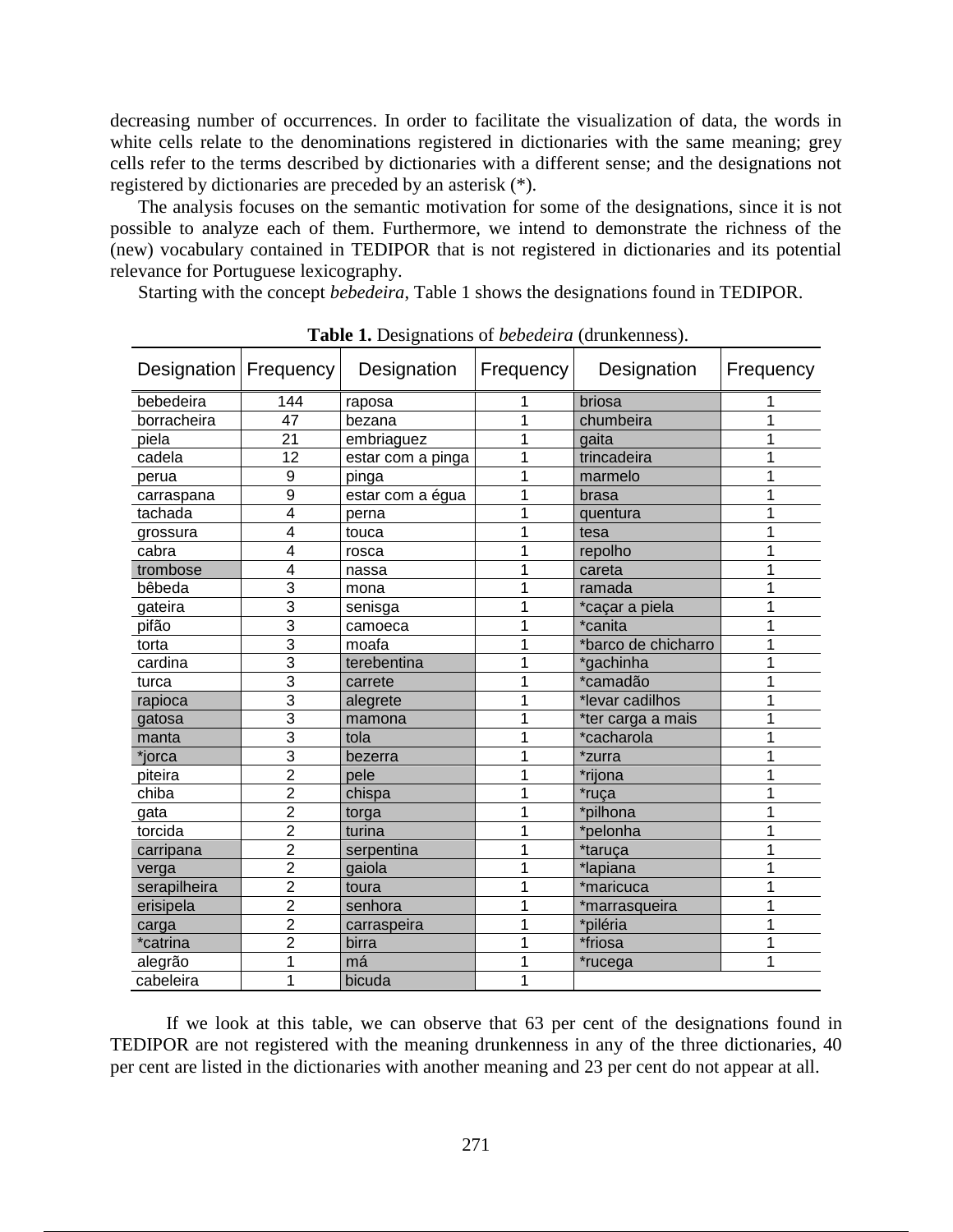The most recurrent word in the corpus is *bebedeira*, probably the most generic word to name 'drunkenness'.<sup>5</sup> Other general designations are *borracheira*, *piela*, *embriaguez*, *carraspana* and *bezana*, although the last two are classified as colloquial, according to the dictionaries.

A common resource to designate 'drunkenness' is animal's names, like the following: *cadela* (female dog), *perua* (turkey hen), *cabra* (goat), *chiba* (young goat), *raposa* (fox), *senisga* (female piglet), *gata* (female cat) and *gateira* (cat door), formed from the nominal base *gata* + the suffix –*eira*. Other designations found in the corpus are *bezerra* (heifer), *turina* (frisian), *toura* (heifer), *mona* (female monkey), *(estar com a) égua* (mare) and *\*canita* (female dog). A reference to *\*canita* should be made, because this word and *cadela* reference the same animal (female dog). Nevertheless *\*canita* is a diminutive formed from the latin etymon  $can + ito(a)$ <sup>6</sup> which is the reason why it wasn't grouped under *cadela*. An interesting fact is that all these animal designations take the female referent to preserve the feminine gender of the terms that designate drunkenness. Moreover, it is interesting to note that except for *perua* all the referred animals belong to the group of mammalian.

Another recurrent semantic field concerns the names of diseases. The semantic motivation for these terms is the relationship between (some of) the symptoms of illness and those felt while drunk or even those felt after (hangover). In this way, it is easy to understand the metaphor of *gatosa* (incontinence) or *carraspeira* (sore throat). Designations such as *trombose* (thrombosis) and *erisipela* (erysipelas) may be the result of the expansion of the primary motivation. The social vision of the consumption of alcohol as a misconduct leading to illness can also be pointed as the motivation for terms connected to diseases. Despite the fact that *terebentina* (turpentine) does not fit in this semantic group, there is a certain relation to the concept of health: it is a negative image of alcohol, since the consumption of turpentine is inadequate and toxic to the human being.

Many terms are related to the vineyard: *ramada* (trellis), *trincadeira* (kind of grape), *\*catrina* (kind of grape) and *\*gachinha* (bunch). The denomination *\*gachinha* is a diminutive form of *\*gacha* (*\*gacha* + -*inho(a)*), a transformation into the feminine gender of *gacho* (bunch). In what concerns *\*catrina*, it is the reduction of the form *catarina*, which is a kind of grape. Another word concerning the production of wine is *serpentina* (alembic tube).

Some words refer to the human body in allusion to the effect caused by alcohol. In this way, *perna* (leg) is a metaphor of the characteristic staggering of drunkards. It is not surprising that the remaining forms globally refer to the head - *tola* (head), *cabeleira* (hair), *torga* (big head) - as several effects relate to this body part (blurred vision, difficulty of speaking, heavy head, etc.). *\*Cacharola* is perhaps a variant of *cachola* (head) registered by dictionaries as 'popular'.

Although the designation *pele* (skin) belongs to the human body semantic field, it seems more appropriated to put it together with the following terms: *touca* (cap), *manta* (blanket), *serapilheira* (burlap), *\*camadão* (thick layer). All these terms can be grouped under the label 'coverings', prevailing the feeling of weight caused by drunkenness. Probably the first terms to appear referred to the head (e.g. *touca*) and then other words more wide-ranged came along. The same weight sensation can be attributed to the term *chumbeira*, probably derived from *chumbo* (lead).

Being off balance and losing equilibrium as consequence of drunkenness are the ideas behind the designations *torta* (twisted) and *rosca* (spiral). Other terms such as *carga* (load), *\*ter carga a mais* (too much load), *carripana* (heap), *\*barco de chicharro* (boat of blue jack mackerel), *carrete* (small car), *\*levar cadilhos* (take fringes) connect to the first ones referred, being associated to the notion of load and weight that causes an unstable walking.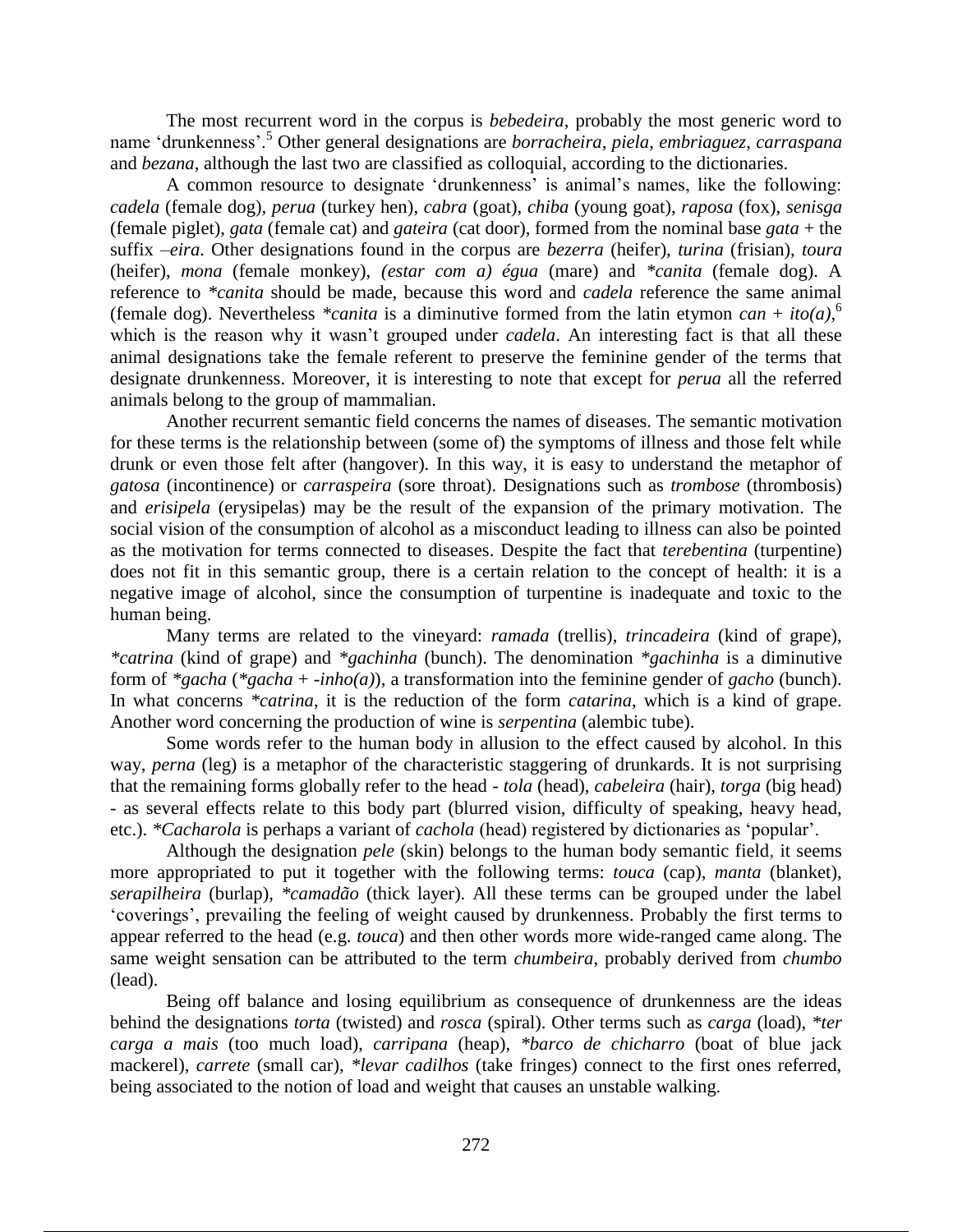A few terms like *rapioca* (partying), *alegrão* (great joy), *alegrete* (joy), and *gaita* (pipe) can be gathered under the semantic field concerning festivities, generically. What mostly triggers this group is the idea of joy and euphoria commonly felt by someone who drunk too much.

*Birra* (tantrum) is a denomination that takes into account the person's attitude and behaviour under alcohol influence. The physical symptoms caused by alcohol generate denominations as *brasa* (ember) and *quentura* (heat), especially related to the sensation of heat.

Designations such as *repolho* (round cabbage) and *marmelo* (quince) are obviously connected as both refer to horticultural products. Nevertheless the motivation for these terms is not easily perceptible because none of the referents is used to produce alcohol. A possible explanation might be the expansion of the global semantic field concerning the vineyard to other vegetables and fruits.

Moving to another concept, in Table 2 we present the designations for *bêbedo* (drunk).

| Designation                | Frequency      | Designation            | Frequency |
|----------------------------|----------------|------------------------|-----------|
| bêbedo                     | 153            | tombado                |           |
| borracho                   | 49             | almareado              |           |
| borrachão                  | 29             | fragoso                |           |
| embriagado                 | 10             | turino                 |           |
| relaxado                   | $\overline{7}$ | embargado              |           |
| descarado                  | 5              | *coiraco               |           |
| grosso                     | 5              | *mosquito de cartola   |           |
| alcoólico                  | 4              | *estar cego e mudo     |           |
| tarraço                    | 3              | *ir a cavalo na égua   |           |
| drogado                    | $\overline{2}$ | *jorcado               | 1         |
| bebedanas                  | $\overline{2}$ | *beberote              |           |
| borracheiro                | $\overline{2}$ | *clochar               |           |
| *pielo                     | $\overline{2}$ | *afenafe               |           |
| cuba                       | $\overline{2}$ | *monte de esterco      |           |
| *estar encharcado na jorra | $\overline{2}$ | *monte de bagaço       | 1         |
| caneco                     |                | *chingato              |           |
| embebedado                 |                | *chambuço              |           |
| égua                       |                | *pioleira              |           |
| ébrio                      |                | *chimbeco              |           |
| torto                      |                | *chimeco               |           |
| carregado                  |                | *alambriado            |           |
| pingado                    |                | *ataloado              |           |
| bebedolas                  |                | *chumba                |           |
| pegado à pinga             |                | *não estar católico    |           |
| coirão                     |                | *estar meio feijoteiro |           |
| pesado                     |                | *resinado              | 1         |
| toino                      |                |                        |           |

**Table 2**. Designations of *bêbedo* (drunk).

The table shows that only 30,2 per cent of the forms are registered in the dictionaries; the designations whose definitions in the dictionaries are not related to the name/adjective drunk are 26,4 per cent. So 43,4 per cent of the terms found in TEDIPOR to designate 'drunk' are not part of the dictionaries.

The variants which mostly occur are *bêbedo*, *borracho*, *borrachão* e *embriagado* (meaning drunk). Other words that exclusively designate 'drunk' are: *alcoólico*, *bebedanas*,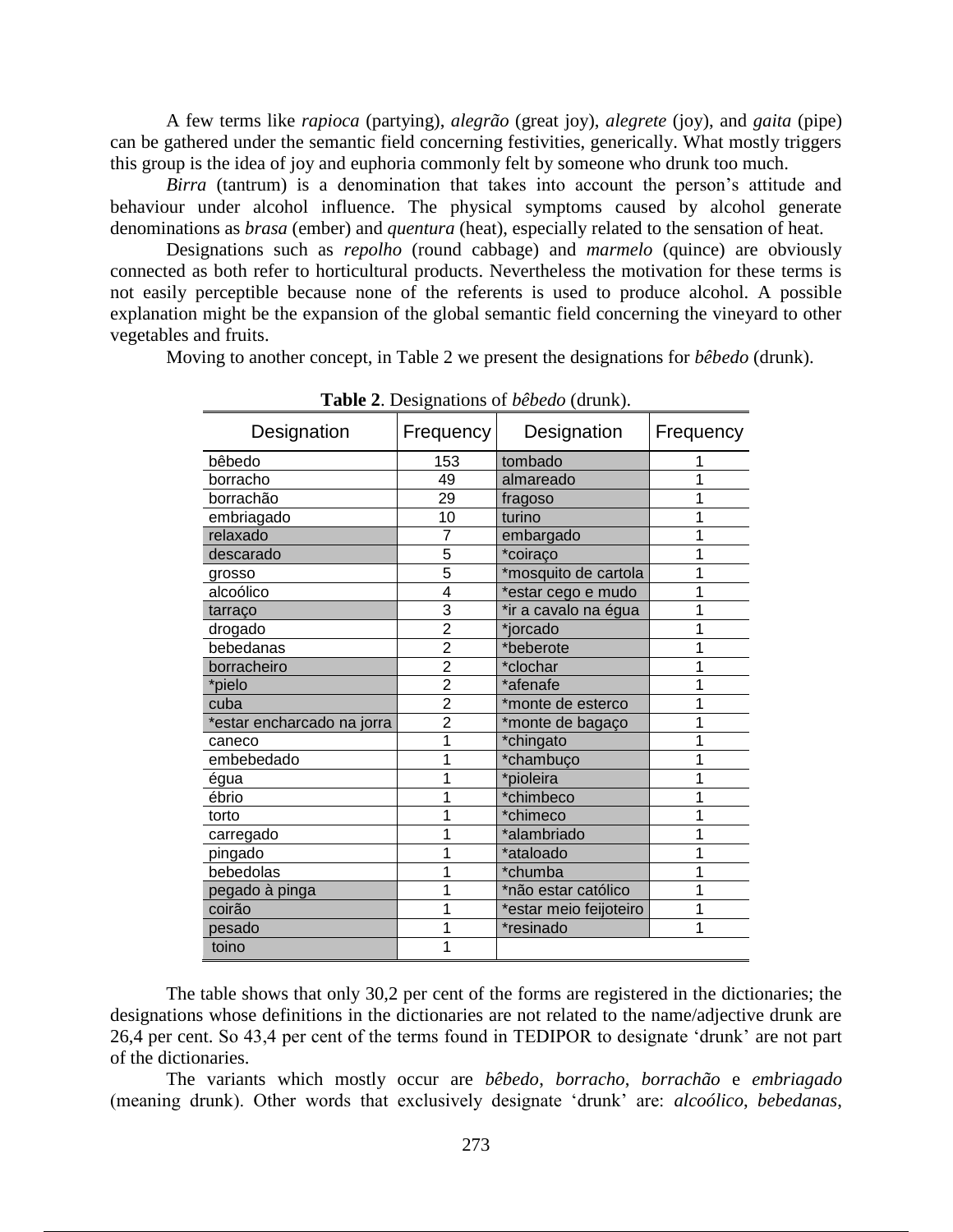*embebedado*, *ébrio*, *bebedolas* and *pegado à pinga*. Some forms not attested with this meaning in Portuguese dictionaries, such as \**beberote* and *borracheiro*, are very similar to the former referred and their meaning can be easily achieved.

Many terms are usually applied for psychological characteristics, namely *descarado* (shameless), *relaxado* (slovenly), *toino* (idiot) and *almareado* (queasy). These designations evidence the attitude and behaviour of someone drunk.

As far as physical characteristics are concerned, the expression \**estar cego e mudo* (to be blind and dumb) and the words *grosso* (thick), *torto* (awry), \**tombado* (knocked down), *pesado* (heavy), *carregado* (loaded) and *\*chumba* (the feminine of lead) express the idea of losing skills and the idea of weight.

Animal names are a common semantic field to designate a drunken person, as has been shown for drunkenness designations. *Égua* (mare) and *turino* (frisian) are some examples. The metaphor *\*mosquito de cartola* refers to the little flies that go around the wine that is in *cartola*, the Azorian designation for this specific container (barrel). Other variants, like *tarraço* (churn), *caneco* (can) and *cuba* (vat) also belong to the semantic field of containers: *tarraço* and *caneco* are cups to drink by and *cuba* is a barrel where wine is poured.

The word *coirão* has two meanings as it is the name of a quality of grape and it also means drunk. *\*Coiraço* seems to be a word derived from the former, although dictionaries do not register it.

The words \**afenafe* and \**clochar* are not present in dictionaries because there are loanwords: \**afenafe* is a construction formed from the English expression 'half and half' (meaning half drunk) and \**clochar* is based on the French term *clochard*, meaning tramp or homeless person.

For some words it is very difficult to trace its semantic motivation. Often because they are new words or words that are not recognized by a standard speaker. In some cases, we follow the suggestions of Kröll (1952-56) and (1963) but many of the designations are not included in his study.

Let's now look at table 3 that lists the designations for getting drunk.

| Designation            | Frequency                   | Designation            | Frequency |
|------------------------|-----------------------------|------------------------|-----------|
| embebedar              | 6                           | *beber chá de Setembro |           |
| apanhar um pifão       | $\mathcal{D}_{\mathcal{L}}$ | *borrichar             |           |
| andar na copofonia     |                             | *empielar              |           |
| apanhar uma torta      |                             | *estar com ela         |           |
| apanhar uma carraspana |                             | *estar ligado à terra  |           |
| estar com o petróleo   |                             | *estar chingarro       |           |
| estar com os copos     |                             | *estar chingato        |           |
| estar quente           |                             | *encatrinar-se         |           |
| emborrachar-se         |                             | *puxar fogo            |           |
| inchar-se              |                             | *puxar porção          |           |
| *apanhar um repolho    |                             | *trabalhar no arame    |           |
| *arranjar uma sopeira  |                             |                        |           |

**Table 3**. Designations of *embebedar* (to get drunk).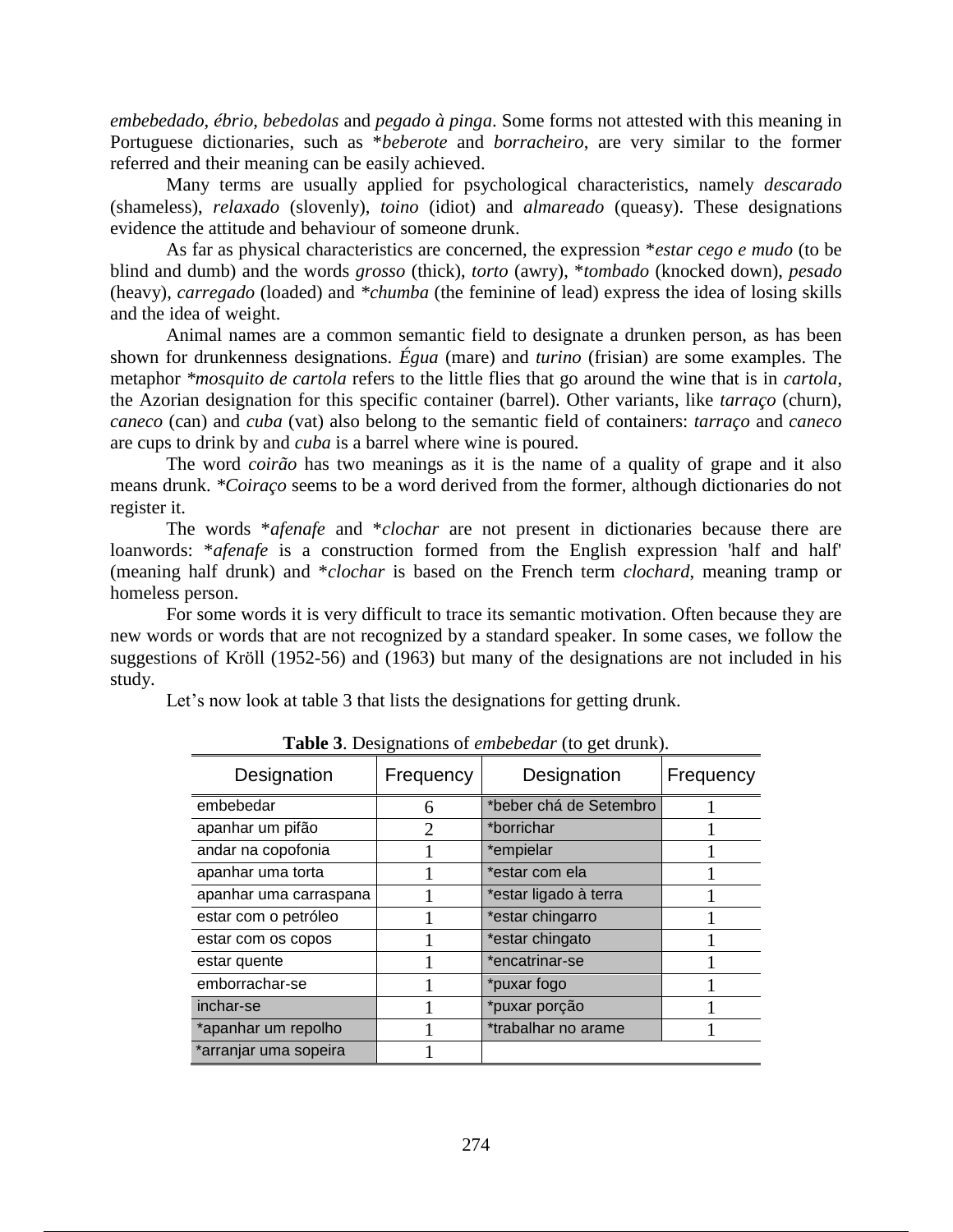As can be seen, most of the expressions (56,52 per cent) are not registered in the dictionaries. Around 4,35 per cent of the variants are described in the dictionaries but not with the meaning of getting drunk. Less than 40 per cent of the forms can be found with coinciding definitions.

Concerning the verbal form *embebedar* (to get drunk), the results demonstrate that multiword expressions, henceforth MWE, are much more frequent than one simple verbal form.

As far as single forms are considered, *embebedar* and *emborrachar*-*se* are recurrent terms that exclusively designate 'to get drunk'.

Although the verb \**borrichar* is not attested by dictionaries, probably it is a variant of *emborrachar* (cf. Kröll, 1952: 24). The form \**empielar* seems to be derived from the name *piela*  (meaning *drunkenness*), a common Portuguese designation of drunkenness, as has been demonstrated by Table 1. The verb *inchar-se* means 'to get big or thick' (note that thick can mean drunk) but the dictionaries do not relate this verb to drunkenness.

In spite of not being listed as a dictionary entry, some of these MWE were considered attested: *apanhar um pifão* (to get plastered), *andar na copofonia* (to be at musical glasses), *apanhar uma torta* (to get a twisted), *apanhar uma carraspana* (to get a drunkenness), *estar com o petróleo* (to be with the oil), *estar com os copos* (to be with the glasses), *estar quente* (to be hot). The acceptation of these expressions is justified by the fact that they are composed of a copula verb - usually *apanhar* (to get), *andar* and *estar* (meaning 'to be' in these type of constructions) - and a name that is attested in dictionaries to designate drunkenness.

On the other hand, the expressions *\*apanhar um repolho* (to get a round cabbage), *\*estar com ela* (to be with her), *\*estar ligado à terra* (to be connected to the soil), *\*estar chingarro* (to be drunk) and *\*estar chingato* (to be drunk) were not considered to be attested because the nouns in these contributions do not designate drunkenness according to the dictionaries.

There are other expressions with transitive verbs, like *\*arranjar uma sopeira* (to get a maid), *\*beber chá de Setembro* (to drink September tea), *\*puxar fogo* (to pull fire), *\*puxar porção* (to pull portion) and *\*trabalhar no arame* (work at the wire). Once again, the dictionaries do not include these expressions.

Examining the three concepts, we conclude that the major part of the designations is not available in the dictionaries. With respect to the relationships between the three concepts it is possible to establish some connections.

For instance, *piela* is a very common designation of drunkenness described by all dictionaries but the person who gets a *piela* may be called of *\*pielo* and the act of drinking can be *\*empielar*. These variants are present at TEDIPOR but not at the Portuguese dictionaries. The same for *resina*, which means drunkenness, but \**resinado*, the person who gets a *resina*, is not described as such.

Looking at words that do not occur in dictionaries, for instance, we have *\*catrina* and *\*encatrinar-se*. The first form is a noun which also means drunkenness, and the second one is the verb that describes the act of drinking. Both words are related to on this semantic field. If we look at *\*repolho* (round cabbage) and *\*apanhar um repolho* (to get a round cabbage) the same situation happens: *\*repolho* is a noun meaning drunkenness and the MWE includes that noun for meaning to get drunk.

Another parallel can be drawn between the forms not present in the dictionaries. For instance, someone who picks up a *\*chumbeira* (drunkenness) is called *\*chumba* (drunk). And also, someone is *\*jorcado* (drunk) when gets a *\*jorca* (drunkenness).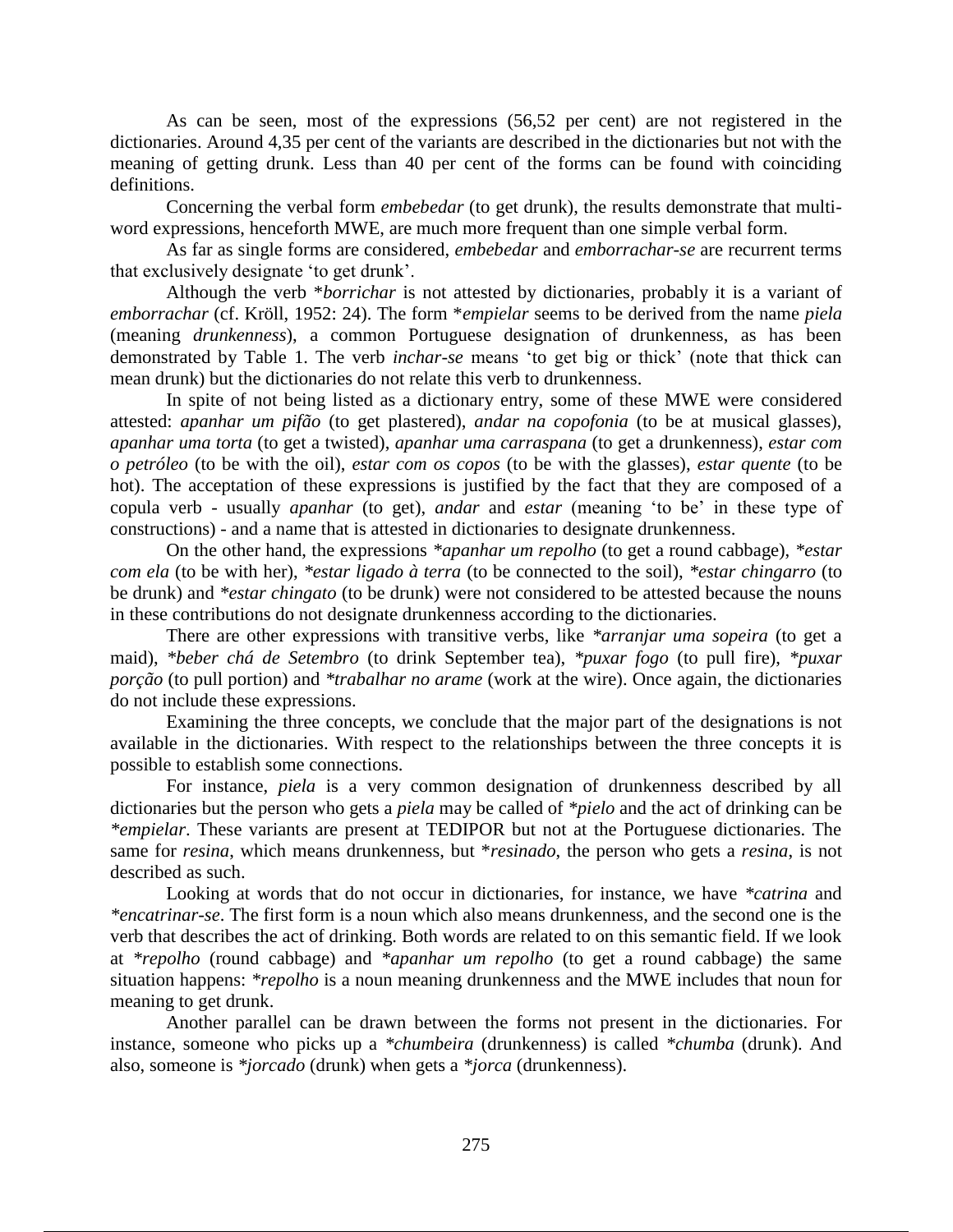So, although the dictionaries do not refer to many of the terms found in TEDIPOR, they do exist in the Portuguese language maintaining semantic and morphological relationships with each other.

The brief description of the results of the three Portuguese concepts designating drunkenness, drunk and to get drunk demonstrates the abundance of 'new' dialectal data that is not reported in dictionaries. For each concept, TEDIPOR provides (i) terms presented in dictionaries (e.g. *bebedeira, bêbedo, embebedar*), (ii) words presented in dictionaries without this meaning (e.g. *trombose, cuba, inchar-se*) and (iii) new variants that do not appear in dictionaries at all (e.g. *\*taruça, \*chambuço, \*borrichar*).

## 3.2. *Cartographic approach*

In this section, we intend to show the geographical distribution of three concepts: *bebedeira*  (drunkenness), *bêbedo* (drunk) and *taberna* (tavern). This last concept replaces the verb *embebedar* (to get drunk) which is absent in the ALEPG database and was chosen in order to maintain the same semantic area.

Since the number of designations and their occurrences are very high, we concentrate exclusively on data from ALEPG. Furthermore, it is not possible to present all the results for each concept. For this reason only designations that had more than four occurrences were mapped. The symbols in the maps represent an area of occurrence of a certain designation instead of a specific location.

The following map in figure 2 represents the distribution of the concept *bebedeira* and its designations in the Portuguese territory.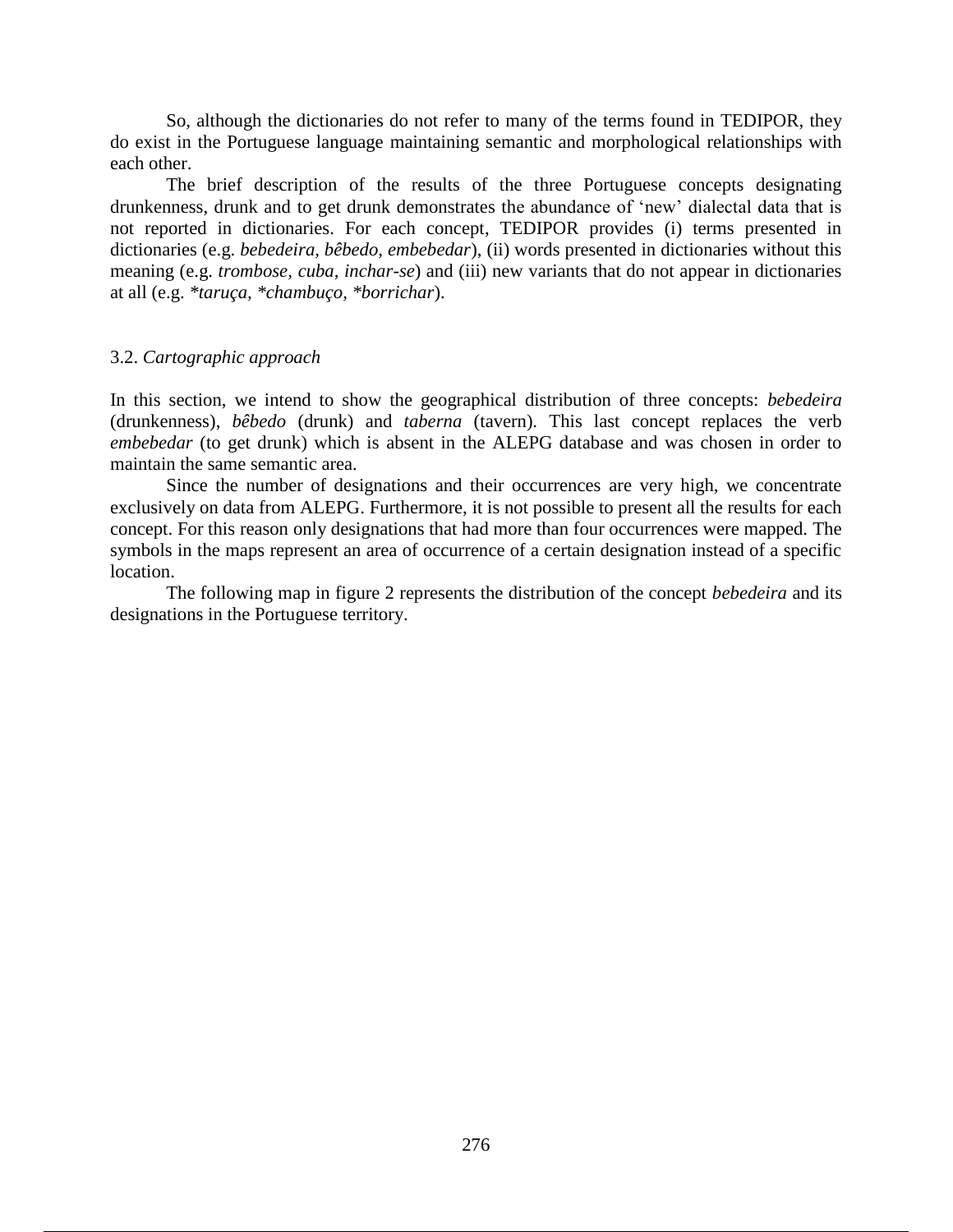

**Figure 2.** Geographical distribution of the concept *bebedeira.*

*Bebedeira* is the most widespread designation, occurring continuously and uniformly along the continental and insular territory, as the map above demonstrates.

In what concerns *borracheira*, it is found in the north, co-occurring with *bebedeira*. Although some isolated border points can be seen in the south, it is clear that this word is prevalent in the northern territory. Additionally, it does not occur in the islands.

The distribution of *piela* is not as well-defined as the two terms referred before. It seems to be two different areas: one in the northwest, more concentrated, from the interior to the coast; and another one in the centre that is less cohesive than the former, from the coast to the border with Spain.

The designation *cadela* appears in the central region, being absent from the extreme points. It can also be found in some Azorean islands.

Regarding the term *trombose*, its distribution is restricted to the Azorian islands. Moving to the concept *bêbedo*, its distribution is mapped in figure 3.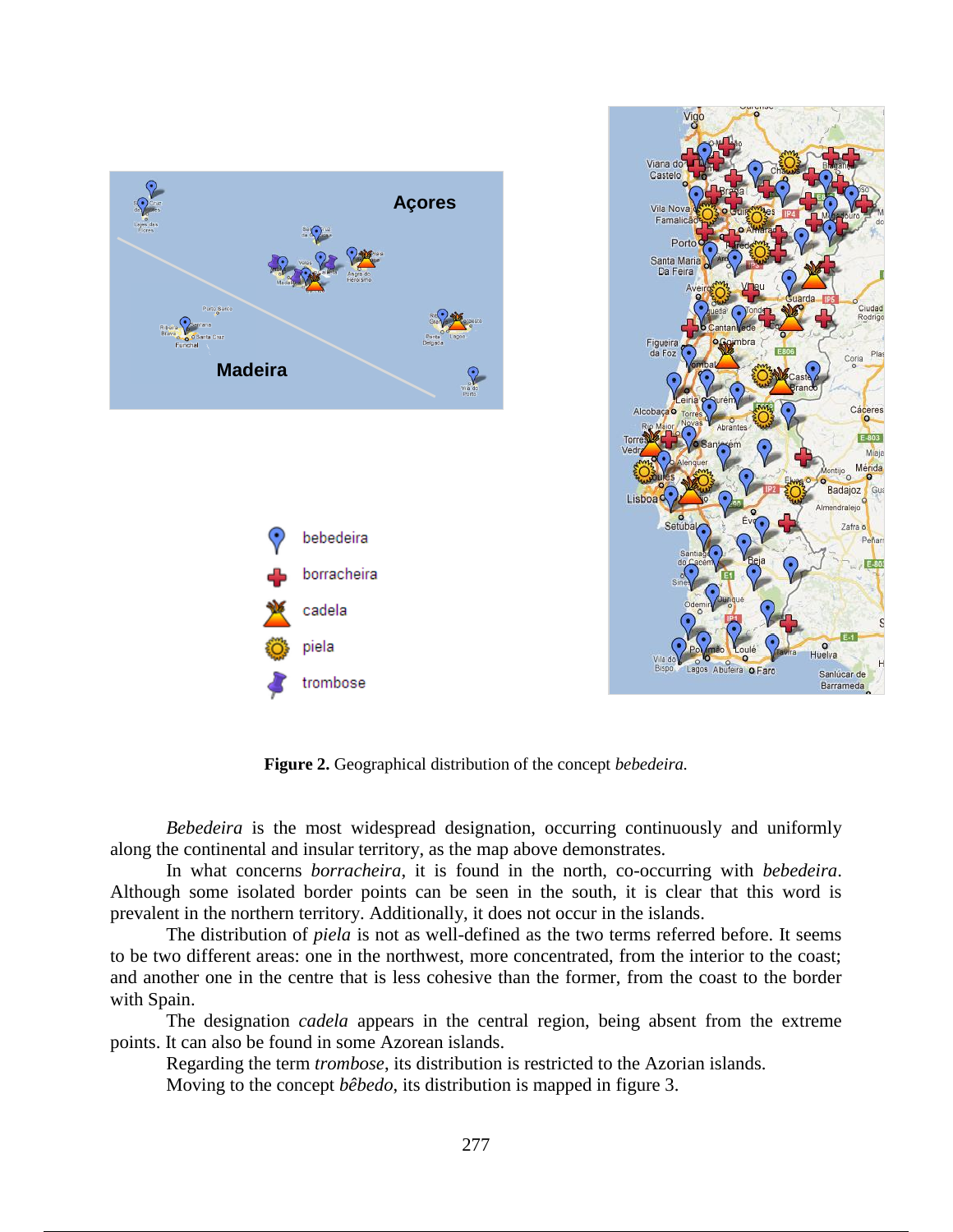

**Figure 3**. Geographical distribution of the concept *bêbedo.*

It is clearly visible that *bêbedo* is the most frequent designation since it is spread all over the country, including the islands.

The denomination *borracho*<sup>7</sup> forms an area extended to the centre of the country, being specially concentrated in the north. Nevertheless, it also occurs in some south border points, probably due to the influence of the Spanish word 'borracho' which also means drunk.

*Embriagado* appears only in the central region of the continental territory, forming an isolated although not cohesive area. Furthermore, it is also present in Azores and Madeira.

The occurrence of *relaxado* is limited to the southern region, even though it is not distributed in a continuous way.

With respect to the distribution of *descarado*, it is very restricted to the extreme south.

It is easy to establish a parallel between the two presented maps concerning the designations *bebedeira* and *bêbedo*. The distribution of this pair is similar since it is widely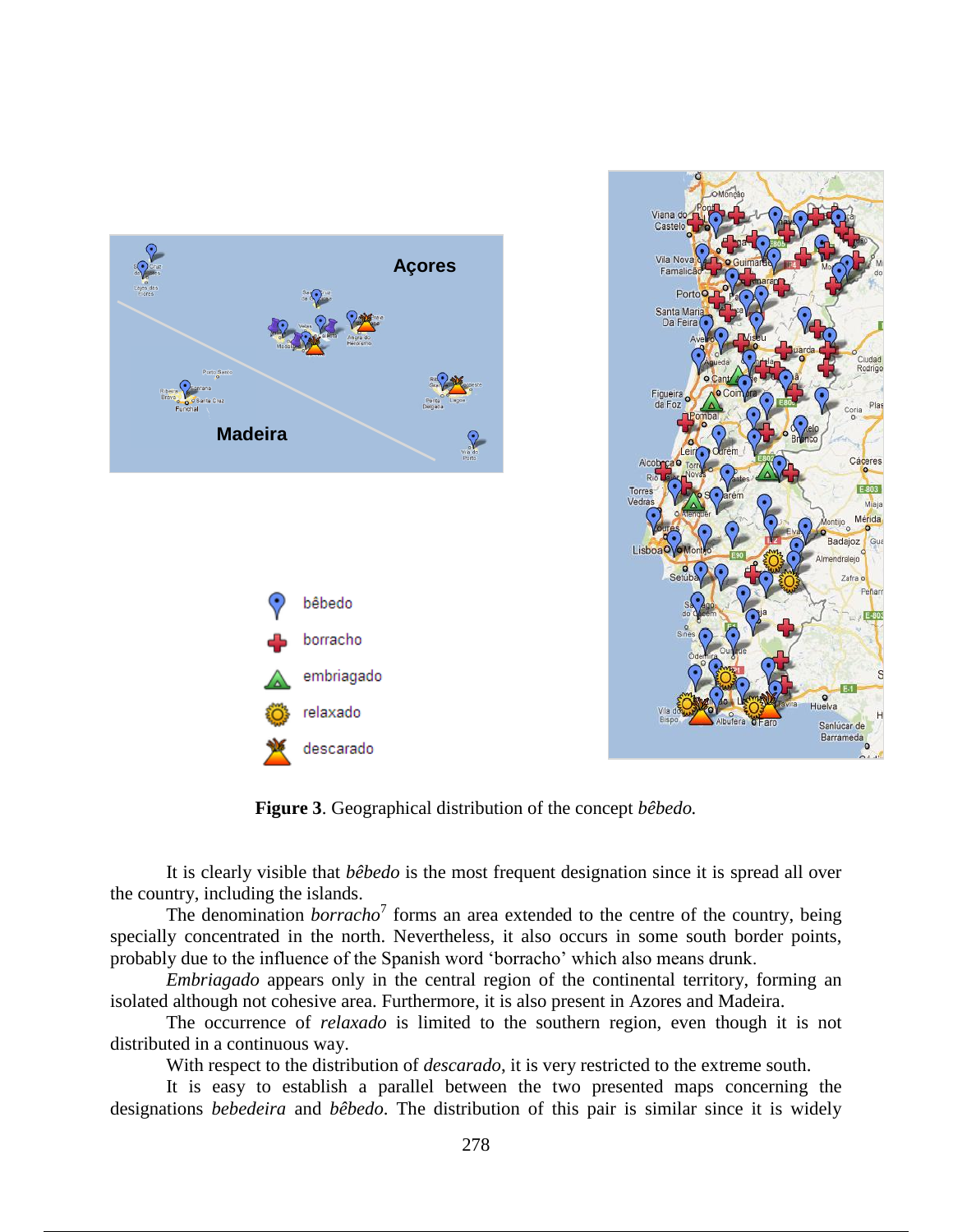spread and can be found in continental and insular territory. The same association can be made for the denominations *borracheira* and *borracho*: although the area of *borracho* is further extended to south, both concepts occur mainly in the northern region.

The map in figure 4 presents the distribution of *taberna* in the Portuguese territory.



**Figure 4**. Geographical distribution of the concept *taberna.*

The designation *taberna* (tavern) occurs all over the territory, including both archipelagos. *Venda* (store) forms two distinct areas: one in the northwest of the country and another one much more expanded in the south. In what concerns the islands, this term appears in Madeira and in three islands of Azores.

The word *tasca* (dive) appears as an extended band along the coast, from the Galician west border to the center. Some diffuse points can be seen in the south. In addition, it is also present in Madeira and in two islands of the central group of Azores.

Regarding the term *loja* (store), the map shows that this is a designation specific of the northwest. Despite of being more extended to coastal centre region, it co-occurs approximately with the northern area of *venda*. It can also be found in the Azorean territory, but it is absent in Madeira. Both *loja* and *venda* are designations related to a place where other products can be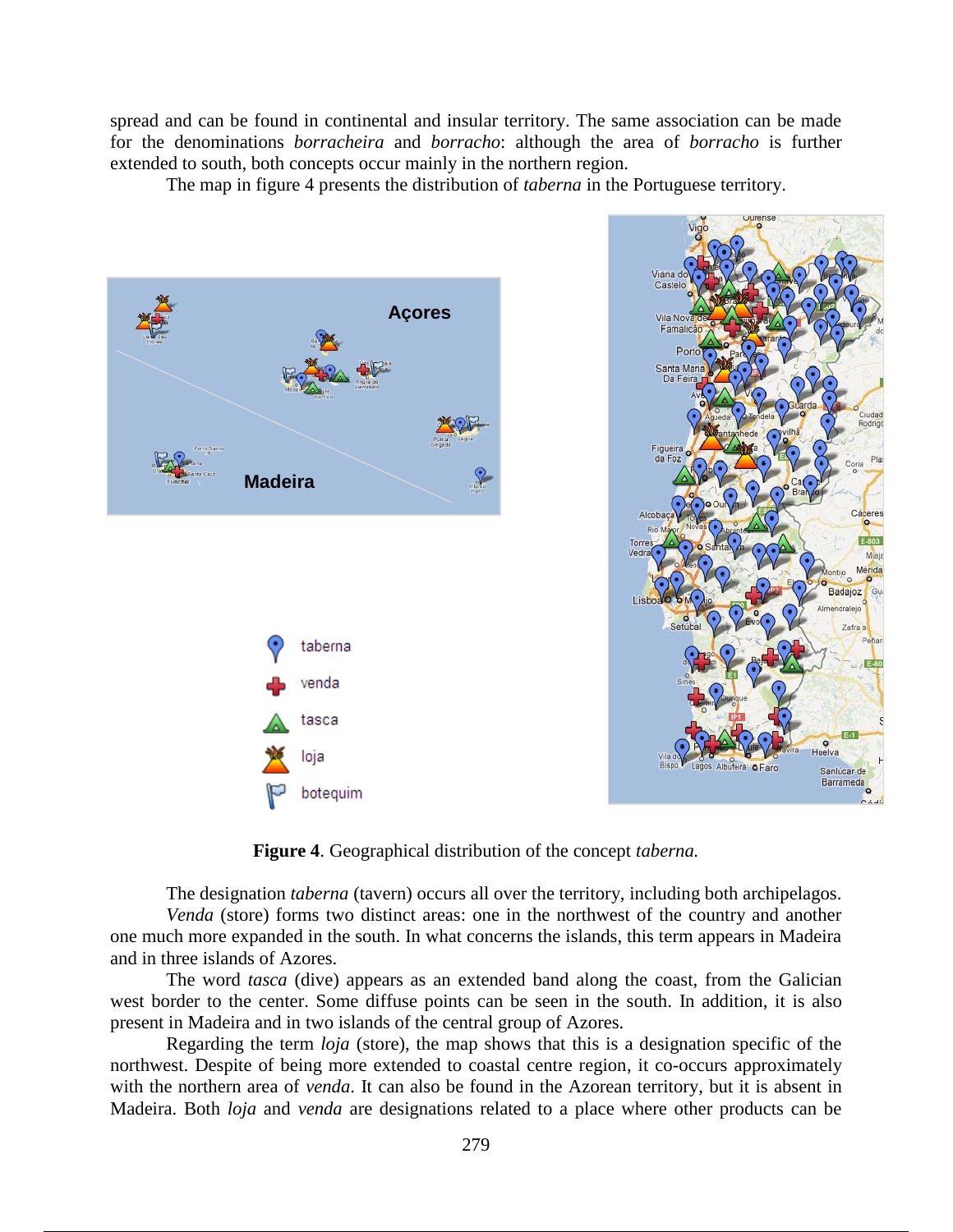bought, besides the sale and consumption of alcohol. On the contrary, *tasca* refers exclusively to a place for alcohol consumption.

*Botequim* (pub) is a designation characteristic of the archipelagos – Azores and Madeira – as it is not present in the continental territory.

The mapping of these three concepts reveals another TEDIPOR's possibility: it turns out to be an important tool to Geolinguistics because it allows the creation of maps and thereafter the identification of dialectal areas.

## 4. Final remarks

In conclusion, we are developing a tool that will be available to the scientific community and to the society in general, advantageous to several linguistic research domains: lexicography (especially regarding the incorporation of dialectal vocabulary in dictionaries and other lexicographic products), sociolinguistics, historical grammar, dialectology, standard language versus dialectal varieties, terminology, onomastics, and etymology, among others.

In this paper we tried to underline the importance of TEDIPOR by demonstrating that the TEPIDOR database contains a rich and detailed vocabulary that is not included in the 3 dictionaries consulted for this study. Furthermore, we have shown how TEPIDOR can be used to map concepts related to drunkenness in order to identify dialectal areas.

Additionally, the applicability of this database is not limited to the philological field, since TEDIPOR will be a valuable research tool to the study of people and technological changes, the dissemination of culture, geography and history.

## **Notes**

<sup>1</sup> TEDIPOR is an ongoing project at Centro de Linguística da Universidade de Lisboa (CLUL) and Centro de Estudos de Linguística Geral e Aplicada (CELGA). It is funded by FCT (PTDC/CLE-LIN/102650/2008). For more information, please see: http://www.clul.ul.pt/en/research-teams/330-tedipor-thesaurus-of-dialectal-portuguese<br><sup>2</sup> For more information about ALEPG, please see: http://www.clul.ul.pt/en/research-teams/205-linguistic-and-

ethnographic-atlas-of-portugal-and-galicia-alepg .<br>
<sup>3</sup> http://www.pribarom.nt/DLDO/

http://www.priberam.pt/DLPO/ <sup>4</sup> http://www.infopedia.pt/

 $<sup>5</sup>$  We have tried to translate into English the Portuguese designations but sometimes that it is not possible, not only</sup> because some of the words are idiomatic but also because some of them are only used for expressing drunkenness.

 $6$  This is a frequent phenomenon in the south of Portugal for diminutive constructions (ex: *pan* – panito, meaning bread; *man* – manita, meaning hand).

<sup>7</sup> The variants *borrachão* and *borrachola* were gathered under the lemma *borracho*.

## References

#### **A. Dictionaries**

*Dicionário Priberam da Língua Portuguesa***.** 2012. http://www.priberam.pt/dlpo/.

*Infopédia* **– Enciclopédia e Dicionários Porto Editora.** 2012. http://www.infopedia.pt/.

**Casteleiro, M. (ed.) 2001.** *Dicionário da Língua Portuguesa Contemporânea,* Lisboa, Editorial Verbo / Academia das Ciências de Lisboa.